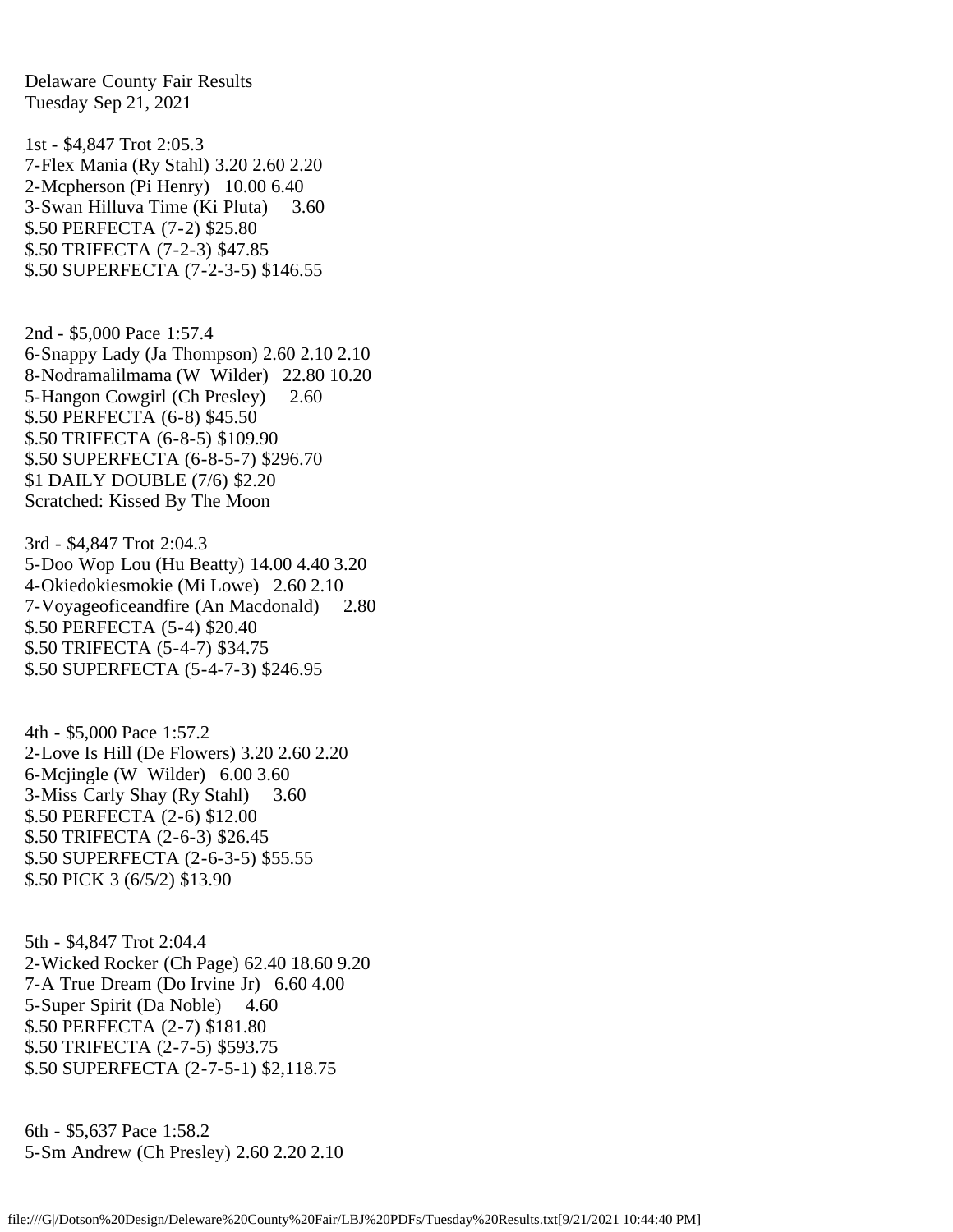6-Westender (Ca McCown) 3.00 2.20 4-Dirty Harry Too (Je Nisonger) 2.20 \$.50 PERFECTA (5-6) \$3.30 \$.50 TRIFECTA (5-6-4) \$3.10 \$.50 SUPERFECTA (5-6-4-7) \$8.75 Scratched: The Iron Throne

7th - \$17,500 Trot 2:02.0 4-Onetwoskipafew (An Macdonald) 12.20 3.80 2.40 1-Madame Madelyn (Tr Smith) 2.80 2.40 8-Toes In The Water (Ry Stahl) 4.00 \$.50 PERFECTA (4-1) \$15.70 \$.50 TRIFECTA (4-1-8) \$34.25 \$.50 SUPERFECTA (4-1-8-3) \$155.20

8th - \$2,500 Pace 1:58.2 1-Roll'em Up (Ja Arnold) 2.60 2.20 2.20 9-Casino Director (Ma Birkhold) 5.00 4.20 7-Sports Band (Ma Jones) 6.80 \$.50 PERFECTA (1-9) \$9.40 \$.50 TRIFECTA (1-9-7) \$53.75 \$.50 SUPERFECTA (1-9-7-2) \$222.00 \$.50 PICK 4 (2/1,5/4/1) \$287.45

9th - \$60,000 Trot 2:02.1 2-Guido Di (Br Brown) 4.00 2.60 2.20 1-Pappardelle (Aa Merriman) 3.60 2.60 5-What The Blaze (Da Noble) 2.60 \$.50 PERFECTA (2-1) \$8.90 \$.50 TRIFECTA (2-1-5) \$19.90

10th - \$5,637 Pace 2:00.2 4-Moscow Mitch (Da Noble) 4.60 2.20 2.10 7-Type A Personality (Ka Kauffman) 2.40 2.10 8-Eagle On A Hill (Ro Gillespie) 4.00 \$.50 PERFECTA (4-7) \$4.20 \$.50 TRIFECTA (4-7-8) \$9.50 \$.50 SUPERFECTA (4-7-8-3) \$62.30 Scratched: Gerald Jet

11th - \$60,000 Trot 2:01.0 1-Rose Run Xtra (Ch Page) 3.20 2.20 2.10 2-Unhitched (Da Noble) 3.80 3.40 6-Prince Of Sussex (W Wilder) 5.00 \$.50 PERFECTA (1-2) \$4.80 \$.50 TRIFECTA (1-2-6) \$12.85 \$.50 PICK 3 (2/4/1) \$7.25

12th - \$17,500 Trot 2:02.2 1-Lady Is Great (Da Noble) 6.00 3.20 2.60